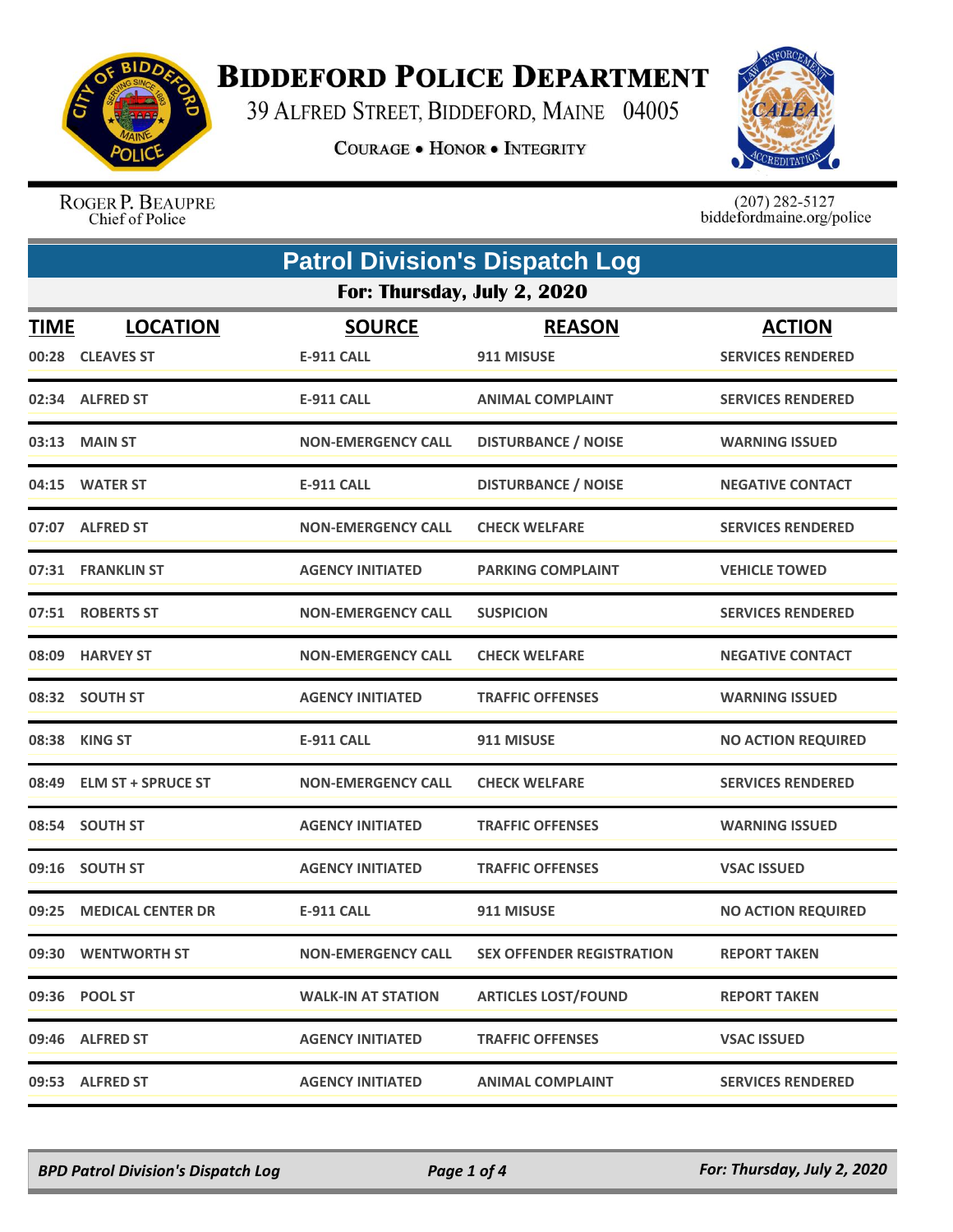| <b>TIME</b> | <b>LOCATION</b>                | <b>SOURCE</b>             | <b>REASON</b>              | <b>ACTION</b>               |
|-------------|--------------------------------|---------------------------|----------------------------|-----------------------------|
|             | 10:17 ALFRED ST                | <b>AGENCY INITIATED</b>   | <b>TRAFFIC OFFENSES</b>    | <b>VSAC ISSUED</b>          |
|             | 10:23 CHICOPEE LN              | <b>NON-EMERGENCY CALL</b> | <b>DISTURBANCE / NOISE</b> | <b>CIVIL COMPLAINT</b>      |
|             | 10:24 GUINEA RD                | <b>RADIO</b>              | <b>ANIMAL COMPLAINT</b>    | <b>SERVICES RENDERED</b>    |
|             | 10:31 ALFRED ST + BOULDER WAY  | <b>NON-EMERGENCY CALL</b> | <b>ANIMAL COMPLAINT</b>    | <b>SERVICES RENDERED</b>    |
|             | 10:54 ALFRED ST                | <b>AGENCY INITIATED</b>   | <b>TRAFFIC OFFENSES</b>    | <b>VSAC ISSUED</b>          |
|             | 11:03 WENTWORTH ST             | <b>NON-EMERGENCY CALL</b> | <b>HARASSMENT</b>          | <b>SERVICES RENDERED</b>    |
|             | 11:06 MAY ST                   | <b>WALK-IN AT STATION</b> | <b>JUVENILE OFFENSES</b>   | <b>SERVICES RENDERED</b>    |
|             | 11:22 ALFRED ST                | <b>NON-EMERGENCY CALL</b> | <b>ARTICLES LOST/FOUND</b> | <b>SERVICES RENDERED</b>    |
|             | 11:27 WELLSPRING RD            | <b>AGENCY INITIATED</b>   | <b>TRAFFIC OFFENSES</b>    | <b>WARNING ISSUED</b>       |
|             | 11:40 ALFRED ST                | <b>AGENCY INITIATED</b>   | <b>TRAFFIC OFFENSES</b>    | <b>VSAC ISSUED</b>          |
|             | 12:33 ALFRED ST                | <b>E-911 CALL</b>         | 911 MISUSE                 | <b>NO ACTION REQUIRED</b>   |
|             | 12:37 WESTFIELD ST             | <b>NON-EMERGENCY CALL</b> | <b>HARASSMENT</b>          | <b>NO VIOLATION</b>         |
|             | 12:49 ALFRED ST                | <b>AGENCY INITIATED</b>   | <b>TRAFFIC OFFENSES</b>    | <b>WARNING ISSUED</b>       |
|             | 12:57 ELM ST                   | <b>AGENCY INITIATED</b>   | <b>TRAFFIC OFFENSES</b>    | <b>VSAC ISSUED</b>          |
|             | 13:06 MAIN ST                  | <b>NON-EMERGENCY CALL</b> | <b>CHECK WELFARE</b>       | <b>SERVICES RENDERED</b>    |
|             | 13:11 MAIN ST + ELM ST         | <b>AGENCY INITIATED</b>   | <b>TRAFFIC OFFENSES</b>    | <b>WARNING ISSUED</b>       |
|             | 13:13 MARINER WAY              | <b>NON-EMERGENCY CALL</b> | <b>DISTURBANCE / NOISE</b> | <b>SERVICES RENDERED</b>    |
|             | 13:57 GREEN ST                 | <b>AGENCY INITIATED</b>   | <b>PAPERWORK</b>           | <b>PAPERWORK NOT SERVED</b> |
|             | 14:02 WADLIN RD                | <b>AGENCY INITIATED</b>   | <b>ANIMAL COMPLAINT</b>    | <b>SERVICES RENDERED</b>    |
|             | 14:06 GRAHAM ST + ALFRED ST    | <b>AGENCY INITIATED</b>   | <b>TRAFFIC OFFENSES</b>    | <b>WARNING ISSUED</b>       |
|             | <b>14:14 MAIN ST</b>           | <b>E-911 CALL</b>         | 911 MISUSE                 | <b>NO VIOLATION</b>         |
|             | 14:26 MAPLEWOOD AVE            | <b>NON-EMERGENCY CALL</b> | <b>SUSPICION</b>           | <b>SERVICES RENDERED</b>    |
|             | 14:44 FOREST ST                | <b>AGENCY INITIATED</b>   | <b>ANIMAL COMPLAINT</b>    | <b>SERVICES RENDERED</b>    |
|             | <b>15:08 FORTUNES ROCKS RD</b> | <b>NON-EMERGENCY CALL</b> | <b>PARKING COMPLAINT</b>   | <b>NEGATIVE CONTACT</b>     |
|             | 15:11 MAY ST + BEACON AVE      | <b>AGENCY INITIATED</b>   | <b>TRAFFIC OFFENSES</b>    | <b>WARNING ISSUED</b>       |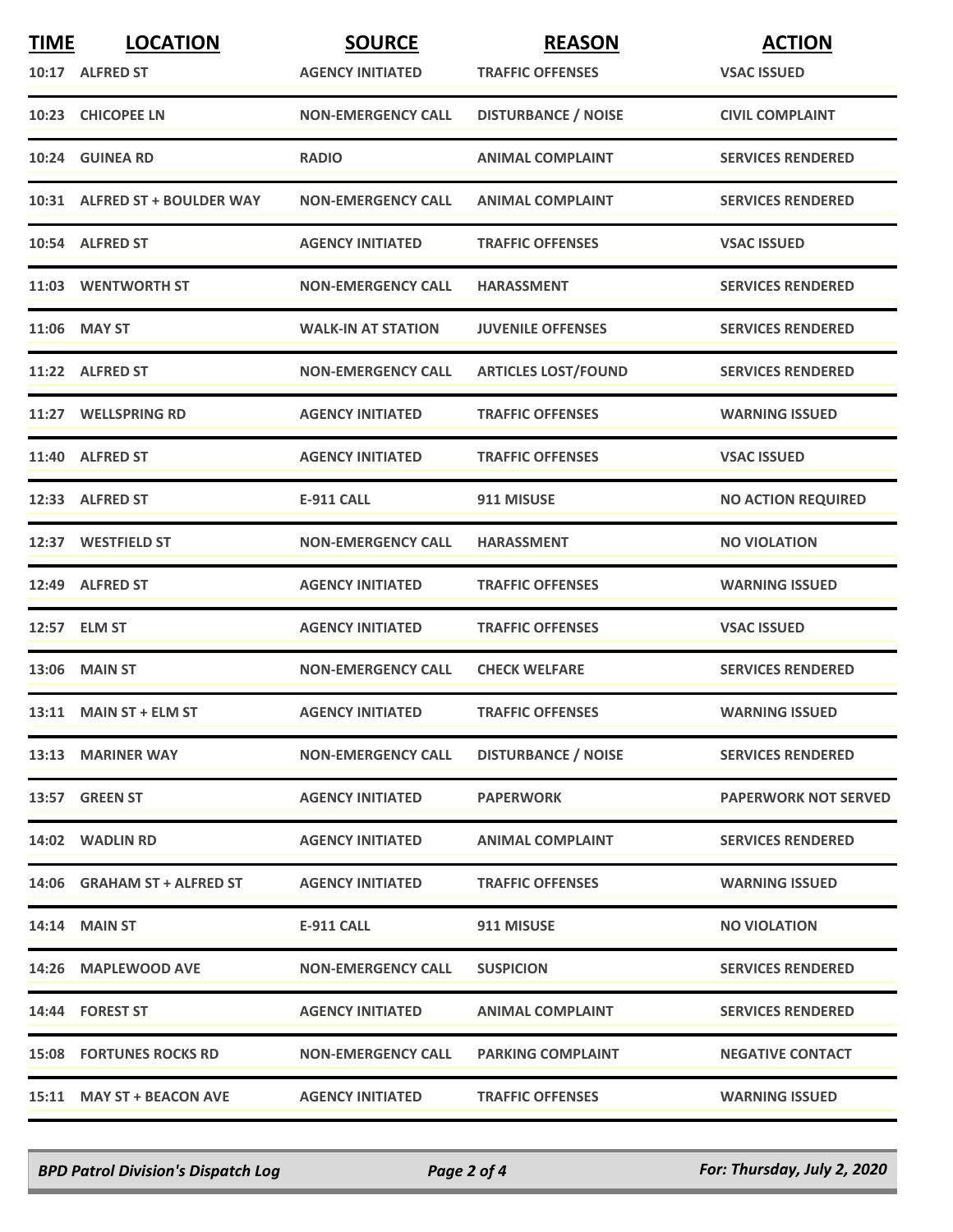| <b>TIME</b> | <b>LOCATION</b>                | <b>SOURCE</b>                   | <b>REASON</b>                                                     | <b>ACTION</b>                |
|-------------|--------------------------------|---------------------------------|-------------------------------------------------------------------|------------------------------|
|             | 15:15 ALFRED ST                | <b>AGENCY INITIATED</b>         | <b>TRAFFIC OFFENSES</b>                                           | <b>WARNING ISSUED</b>        |
|             | 15:29 ROCKY WAY                | <b>E-911 CALL</b>               | 911 MISUSE                                                        | <b>NO ACTION REQUIRED</b>    |
|             | 15:37 SOUTH ST + STATE ST      | <b>AGENCY INITIATED</b>         | <b>TRAFFIC OFFENSES</b>                                           | <b>WARNING ISSUED</b>        |
|             | 15:42 ALFRED ST                | <b>AGENCY INITIATED</b>         | <b>TRAFFIC OFFENSES</b>                                           | <b>WARNING ISSUED</b>        |
|             | 15:45 ALFRED ST                | <b>NON-EMERGENCY CALL</b>       | <b>HARASSMENT</b>                                                 | <b>SERVICES RENDERED</b>     |
|             | 15:54 MAINE TPKE               | <b>E-911 CALL</b>               | <b>DISABLED VEHICLE</b>                                           | <b>REFERRED OTHER AGENCY</b> |
|             | <b>16:02 MAIN ST</b>           | AGENCY INITIATED WARRANT ARREST |                                                                   | <b>ARREST(S) MADE</b>        |
|             | <b>CHARGE: WARRANT ARREST</b>  |                                 | OFFENDER: JOSEPH LEE EASTMAN  AGE: 35  RESIDENT OF: BIDDEFORD, ME |                              |
|             | 16:03 BUZZELL RD               | <b>E-911 CALL</b>               | 911 MISUSE                                                        | <b>DISPATCH HANDLED</b>      |
|             | 16:04 ELM ST                   | <b>E-911 CALL</b>               | <b>SUSPICION</b>                                                  | <b>NEGATIVE CONTACT</b>      |
|             | 16:07 UNION ST                 | <b>NON-EMERGENCY CALL</b>       | <b>ASSIST OTHER AGENCY</b>                                        | <b>NEGATIVE CONTACT</b>      |
|             | 16:53 ALFRED ST                | <b>AGENCY INITIATED</b>         | <b>TRAFFIC OFFENSES</b>                                           | <b>WARNING ISSUED</b>        |
|             | <b>16:58 WENTWORTH ST</b>      | <b>NON-EMERGENCY CALL</b>       | <b>DISTURBANCE / NOISE</b>                                        | <b>REPORT TAKEN</b>          |
|             | 17:19 BOULDER WAY              | <b>E-911 CALL</b>               | 911 MISUSE                                                        | <b>NO ACTION REQUIRED</b>    |
|             | 17:19 ALFRED ST                | <b>AGENCY INITIATED</b>         | <b>TRAFFIC OFFENSES</b>                                           | <b>WARNING ISSUED</b>        |
|             | <b>18:00 RATHIER ST</b>        | <b>OTHER</b>                    | <b>ASSIST OTHER AGENCY</b>                                        | <b>SERVICES RENDERED</b>     |
|             | <b>18:47 DARTMOUTH ST</b>      | <b>E-911 CALL</b>               | 911 MISUSE                                                        | <b>NO ACTION REQUIRED</b>    |
|             | 18:58 ELM ST                   | <b>NON-EMERGENCY CALL</b>       | <b>ANIMAL COMPLAINT</b>                                           | <b>REPORT TAKEN</b>          |
|             | 19:23 POOL ST + MARBLEHEAD LN  | <b>AGENCY INITIATED</b>         | <b>TRAFFIC OFFENSES</b>                                           | <b>WARNING ISSUED</b>        |
|             | 19:25 WASHINGTON ST            | <b>NON-EMERGENCY CALL</b>       | <b>CHECK WELFARE</b>                                              | <b>SERVICES RENDERED</b>     |
|             | 20:34 MAPLEWOOD AVE            | <b>NON-EMERGENCY CALL</b>       | <b>THEFT</b>                                                      | <b>SERVICES RENDERED</b>     |
|             | 21:05 ELM ST                   | <b>AGENCY INITIATED</b>         | <b>TRAFFIC OFFENSES</b>                                           | <b>WARNING ISSUED</b>        |
|             | 21:20 BIDDEFORD GATEWAY CTR    | <b>AGENCY INITIATED</b>         | <b>TRAFFIC OFFENSES</b>                                           | <b>WARNING ISSUED</b>        |
|             | 21:45 SOUTH ST + OLD HOLLIS RD | <b>NON-EMERGENCY CALL</b>       | <b>MENTAL ILLNESS CASES</b>                                       | <b>SERVICES RENDERED</b>     |
|             | 22:05 MARINER WAY              | <b>WALK-IN AT STATION</b>       | <b>HARASSMENT</b>                                                 | <b>UNFOUNDED</b>             |

*BPD Patrol Division's Dispatch Log Page 3 of 4 For: Thursday, July 2, 2020*